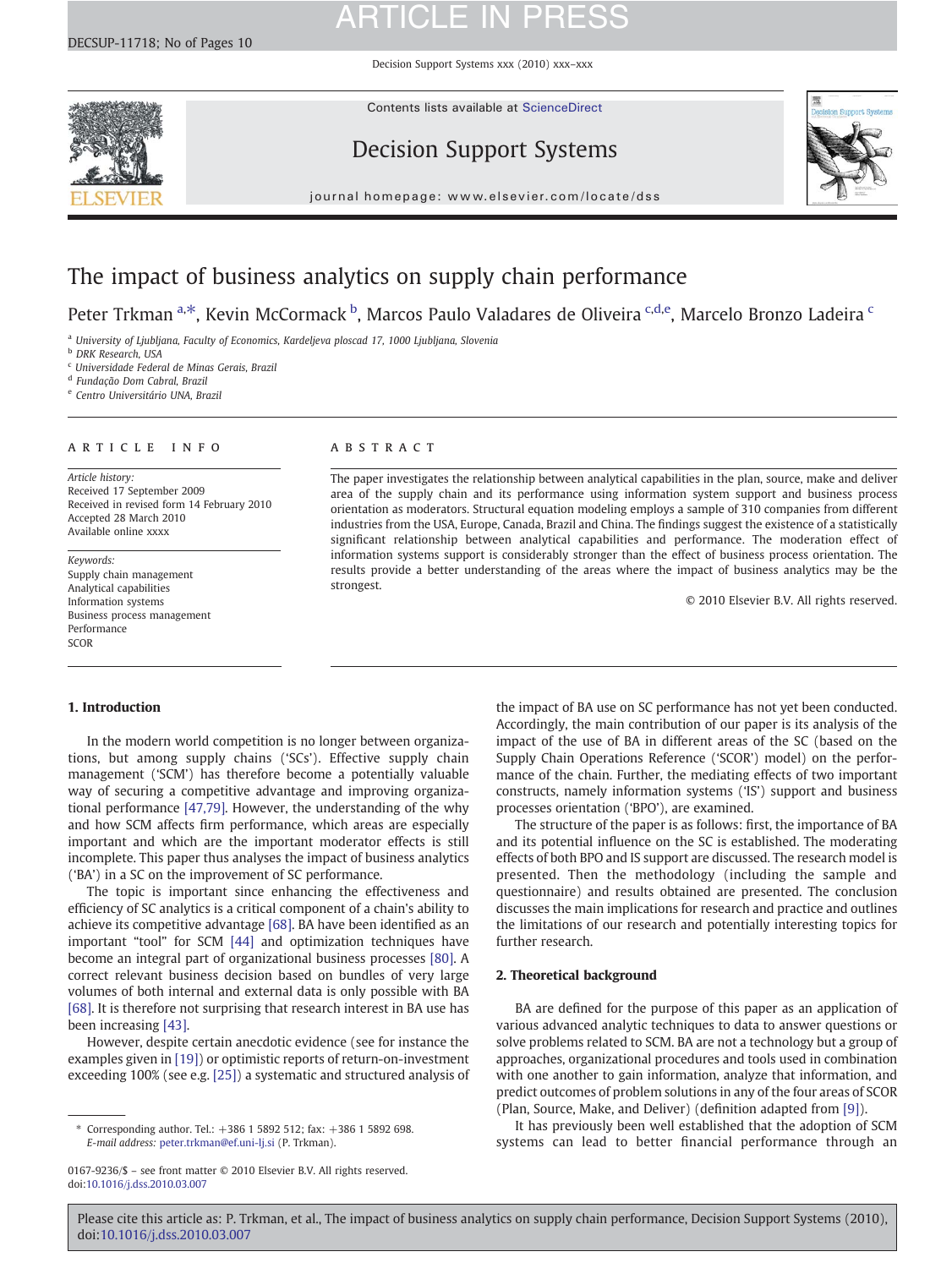#### 2 P. Trkman et al. / Decision Support Systems xxx (2010) xxx–xxx

improvement in inventory turnover and reduction of sales expenditure. Additional advantages in the SC can also be realized [\[21\].](#page-7-0) Yet, on the other hand, despite major investments in SCM systems in the last decade those systems are often struggling to achieve a competitive advantage [\[68\]](#page-8-0). Even worse there is a complete absence of a specific and rigorous method to measure their realized business value [\[24\].](#page-7-0) Further, papers have focused on companies' initial experiences and not on improvements over time [\[84\].](#page-8-0) This leaves a strong need to study the impact of BA, the factors that influence this impact and the areas of SCM with the largest effect on it. Our paper contributes to this area with its analysis of the impact of BA in various areas of the SC and the moderating effects of this impact.

The paper's contribution can be framed within the information processing theory that stipulates that the linkage between a key organizational resource (information) and its management (i.e., the use of information) is an organization's most critical performance factor [\[27,36\].](#page-7-0) Exploiting information to improve processes and/or outcomes is the focus of most activities in SCM [\[42\]](#page-8-0) and effective SC practices can increase information processing capacity [\[85\].](#page-8-0) The information processing and knowledge development process is thus an important antecedent to SC efficiency [\[42\].](#page-8-0)

In our case the information acquired in four SCOR areas is examined, while the management of information is affected by BPO and IS support which are considered as moderating effects in the paper.

### 2.1. The influence of BA on performance

Monitoring and improving the performance of a SC has become an increasingly complex task and includes many management processes such as identifying measures, defining targets, planning, communication, monitoring, reporting and feedback [\[12\].](#page-7-0) Thus an approach relying on conventional wisdom to making SC-connected decisions, the use of benchmark or best-practices etc. cannot be used to manage the SCs.

Therefore, data analysis lies at the heart of decision-making in all business applications [\[11\].](#page-7-0) The same applies to the SC context as a correct relevant business decision based on bundles of very large volumes of both internal and external data that is only possible with BA that enable the analysis of data gathered in vast quantities on a regular basis [\[3,68\].](#page-7-0) For example, a typical supplier evaluation framework (e.g. [\[78\]](#page-8-0)) requires the inclusion of several variables for each supplier in the calculation of a supplier performance score. Since a large company may have thousands of different suppliers, the use of such frameworks is impossible without BA.

BA are being increasingly used in SCM. Improving SC performance has become a continuous process that requires an analytical performance measurement system [\[12\]](#page-7-0). Moreover, the use of BA aids a knowledge enterprise by promoting efficiency within an organization, particularly by using analytical methods to provide valuable decision-making knowledge to minimize operating costs and accurately forecast market trends [\[34\]](#page-7-0). Companies with more mature SC practices, i.e. improved BA capabilities, are thus reducing their costs faster and achieving higher profit margins than their less mature peers [\[38\].](#page-8-0) Moreover, higher levels of SCM practice such as a higher level and quality of information sharing can lead to an enhanced competitive advantage and improved performance [\[47\].](#page-8-0)

Due to this complexity SCs often turns to software to streamline and standardize operations. The implementation of a decision support system can provide a distinct competitive advantage. However, careful implementation is needed to fully realize the potential of such a system [\[70\].](#page-8-0) The success of such IT investment is thus not self-assured; the main challenge is how to best utilize the data provided by the software. Many organizations that already have systems in place to collect data and gather information often find themselves in a situation where they do not have a suitable approach to put their vast data and information into use for strategic decisionmaking [\[63\]](#page-8-0). It is also critical that the organization constantly evaluate its models to ensure their predictive validity. Updating the models when necessary provides profound knowledge about the changes in the underlying conditions that affect the performance [\[17\].](#page-7-0)

### 2.2. The ways BA influence performance

As shown, the potential positive impact of BA on SC performance is well established; however, the potential ways and moderating influences of this impact are not so well understood. Most previous research papers have used SCM as an umbrella term to analyze this impact. Yet it should not be forgotten that SCM is quite a broad term and encompasses the integration of organizational units and business processes along a SC to coordinate materials, information and financial flows in order to fulfill customer demands [\[73\].](#page-8-0) SCM is therefore still largely eclectic with little consensus on its conceptualization [\[10\]](#page-7-0) and can basically encompass every business activity in a company. In this sense, a more precise reference is needed to analyze the impact of BA.

Since SCOR has been widely employed for SC optimization in recent years (see e.g. [\[7,12,41\]](#page-7-0)), it was used as a framework for our study. SCOR has often been recognized as a systematic approach to identifying, evaluating and monitoring supply chain performance [\[12,50\]](#page-7-0). In the SCOR model, a balanced performance measurement system at multiple levels, covering four core SC processes (Plan, Source, Make, Deliver, and later Return was also added), was developed [\[12\]](#page-7-0). SCOR is supposed to be the most promising model for SC strategic decision-making [\[41\].](#page-8-0) It provides a common SC framework, standard terminology and metrics that can be used for evaluating, positioning and implementing SC processes [\[41\]](#page-8-0). The choice of SCOR also reflects the fact that SC analytics include planning, sourcing, making and delivery [\[68\]](#page-8-0) which corresponds to the SCOR areas.

Examples of the potential use of analytics in various areas include:

- in Plan: analyzing data to predict market trends of products and services; until recently, these have often been done in the form of monthly and yearly reports by marketing and finance departments [\[3\];](#page-7-0)
- in Source: the use of an agent-based procurement system with a procurement model, search, negotiation and evaluation agents to improve supplier selection, price negotiation and supplier evaluation [\[46\]](#page-8-0) and the approach for supplier selection/evaluation [\[78\];](#page-8-0)
- in Make: the correct production of each inventory item not only in terms of time, but also about each production belt and batch [\[63\]](#page-8-0); and
- in Deliver: various applications of BA in logistics management have been made in order to bring products to market more efficiently [\[65\]](#page-8-0). Nevertheless, since decisions about delivery are usually at the end of the decision cycle and several companies have outsourced their delivery processes the impact of BA in delivery may be limited.

Several similar examples of BA use in various areas were previously reported. In general, improvements in any of the four areas can considerably increase the SC performance [\[50\]](#page-8-0). However, the influence of BA in each of these four areas has not been analyzed and its impact remains to be measured.

The positive impact of BA is however not self-assured but has to be moderated by IS support and possibly also by the BPO. Modern BA tools have namely not only been successfully incorporated into existing organizational ISs but have also become an integral part of organizational business processes [\[80\].](#page-8-0) Unless data collection is automated, it is difficult to institutionalize the SCOR model as a measurement and benchmarking framework [\[33\].](#page-7-0) The link between IT use and the simultaneous design of business processes is a vital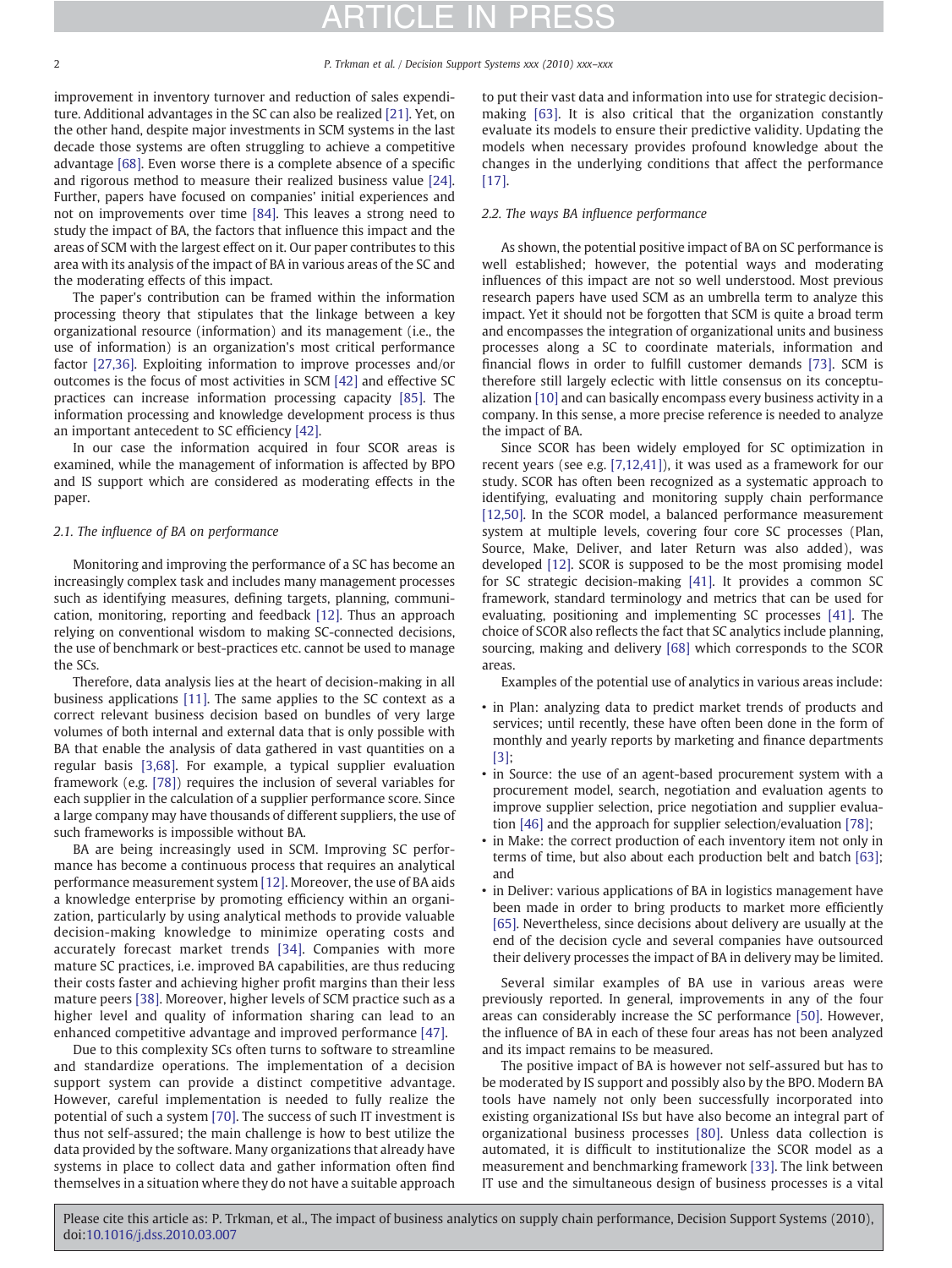ingredient to bring a benefit from such development efforts. In fact, in practice it is often difficult to separate the origin of the benefit, whether it has derived from IT, a process change, or both [\[2\].](#page-7-0)

This is understandable since organizations interact on a real-time basis and business processes cut across multiple departments and business lines [\[69\]](#page-8-0). The Internet has enabled the adoption of a new generation of processes based on Internet technology that allows them to improve the performance of their cross-organizational processes with customers, suppliers and partners [\[58\].](#page-8-0)

Although both effects are obviously connected, it may still be important to identify which are the moderating effects of each of them separately. Therefore, each of the moderating effects is discussed separately in the next sections.

### 2.3. The moderating effect of the business process orientation

Business process redesign projects can improve business processes, increase the business process orientation ('BPO') and improve efficiency/business performance (see e.g. [\[31,32,51,56,77\]](#page-7-0)). However, the concerted effort of users and/or consultants can only bring a chain to a certain point since most process owners have limited information about what is actually happening [\[72\]](#page-8-0) and analyses are usually separated in dispersed domains without an overview of their effectiveness [\[19\]](#page-7-0).

As shown, BA is gaining an importance but the main question remains: what to optimize and how to help decision-makers in organizations harness the vast quantity of data available in SCM software [\[70\]?](#page-8-0) Often companies do not use the information gained to fine-tune the day-to-day operations of their business processes and merely collect it in business data warehouses for later use [\[37\].](#page-8-0)

This poses the question of how to assure that BA will indeed be used to improve the operation of a SC. Our hypothesis is that the BPO [\[52\]](#page-8-0) has a moderating effect between BA use and SC performance. Therefore, both BPO and BA maturity have to increase in order to lead to improved business performance. This could mean that companies that are more process-oriented are in a better position to utilize BA to improve their performance. This is in line with the previous finding that BA systems have to be process-oriented to link across functions/ break the functional perspective at both the strategic and tactical levels [\[60,65\]](#page-8-0).

The business process redesign and inclusion of inter-organizational business processes is needed in order to exploit the advantages of factbased strategic SC planning [\[71\].](#page-8-0) Executives must thoroughly analyze which key business processes to integrate and manage [\[45\]](#page-8-0); integrating business processes is namely a best practice in SCM and involves coordinating decisions across multiple facilities and tiers [\[57\].](#page-8-0)

This is in line with information processing theory since business processes should be designed to minimize the computation, acquisition and communication costs [\[62\]](#page-8-0), thus improving information processing capabilities. Information processing aspects of business processes may create environments for the effective storage and sharing of the data and results obtained by BA [\[62\].](#page-8-0) However, in order to enable an increase in information processing capabilities difficult and painful organizational changes may be needed to enable fact-based planning and decision making [\[71\].](#page-8-0)

Several reasons make BPO especially important. Since most firms offer similar products and use comparable technologies, business processes are among the last remaining points of differentiation with BA optimizing their value [\[19\]](#page-7-0). In the long-term, BA techniques and findings will be imbedded into business processes [\[59\]](#page-8-0). However, currently few of the new process mining techniques have been tested on real-life processes [\[81\].](#page-8-0) With collaborative business processes and the seamless integration of processes of different organizations, dynamic and flexible collaborations can be created in order to improve performance [\[48\]](#page-8-0).

Further, in order to fully use BA companies need to undergo thorough business process changes, apply change management practices and focus on changing downstream decision-making and business processes [\[82\].](#page-8-0) Only when users become aware of these possibilities can they leverage data for business process improvement [\[84\]](#page-8-0). Further, managers should guide the process of cultural change so the use of business information, BA and fact-based decision-making becomes ingrained in the way the business operates and thus greater BA maturity can be achieved [\[60,83\].](#page-8-0) When this process is faulty, the result is the common phenomenon of paralysis by analysis [\[25\].](#page-7-0)

This increase in the BPO should encompass both the internal and external integration of business processes: the internal integration can be one of the prerequisites for the use of BA in external business processes. Today, few organizations have achieved complete internal integration [\[5\].](#page-7-0) In fact, the level to which the SC integrates internal and external business processes can be one of the main determinants of the success of such initiatives [\[37\]](#page-8-0). Thus a proper level of maturity of business processes (see e.g. [\[52,56\]](#page-8-0)) may be needed.

### 2.4. The moderating effect of IS support

IS is an integrated set of components for collecting, storing, processing, and communicating information [\[26\].](#page-7-0) BA use a large database as the source of information and as the basis for sophisticated analysis. BA emphasize the analysis of large volumes of data about the firm and its operations [\[59\]](#page-8-0). Therefore, IS has a fundamental role in enabling organizations to develop new capabilities and skills that would otherwise be impossible to accomplish [\[8\]](#page-7-0). In line with the information processing view, IS can increase the overall information processing capacity of a firm. Firms with superior IS capabilities are better able to collect, process and assimilate complex external information and formulate an effective response [\[11,18\].](#page-7-0) IS matters because it importantly affects the organizational dynamic capabilities [\[4\]](#page-7-0), thereby also its information processing capabilities.

Yet, contrary to these findings, firms utilizing the most recent technological inputs have market returns significantly below the mean [\[35\]](#page-7-0) and the IS investment per se will not bring a competitive advantage [\[13,14\]](#page-7-0). Thus it seems that IS will play a moderating role on the impact of BA on SC performance. The proposed moderating effect is in line with the finding that IS investment influences performance through IS support for core competencies [\[64\]](#page-8-0), in our case competencies in each of the four areas of SCOR.

Obviously this shows that IS per se does not necessarily bring those advantages since BA are also about culture, people's views of the value of information, exploratory and predictive models and fact-based man-agement [\[40\]](#page-8-0). However, the ability to sense and interpret events about a changing business environment or customer needs require an eventdriven IS infrastructure for making fast and well-informed decisions and putting them into action [\[69\]](#page-8-0). IS namely plays an enabling role in collaboration practices and the capabilities and sophistication of the underlying IS infrastructure supports various ways of collaboration [\[61\]](#page-8-0) both within the company and at the inter-organizational level. On the other hand, the technical uncertainty on reliability and complexity of integrating internal ISs can also be a hindering factor [\[61\].](#page-8-0)

Nevertheless, IS may have an additional independent influence on SC performance. All organizations namely benefit from using IS to increase their cost-effectiveness. However, advanced uses of IS should be more closely aligned with an organization's strategy [\[27\].](#page-7-0) It is also possible to initially build the infrastructure and to then decide on when and how much additional commitment should be made to build on top of that [\[6,22,23\]](#page-7-0); in our case, proper IS support can be developed earlier and later used to support the implementation of BA.

The definition and the questions in the survey are intentionally quite broad in order to measure the (perceived) support of IS. As found by [\[30\],](#page-7-0) the value of a technology depends upon the tasks of the

Please cite this article as: P. Trkman, et al., The impact of business analytics on supply chain performance, Decision Support Systems (2010), doi:[10.1016/j.dss.2010.03.007](http://dx.doi.org/10.1016/j.dss.2010.03.007)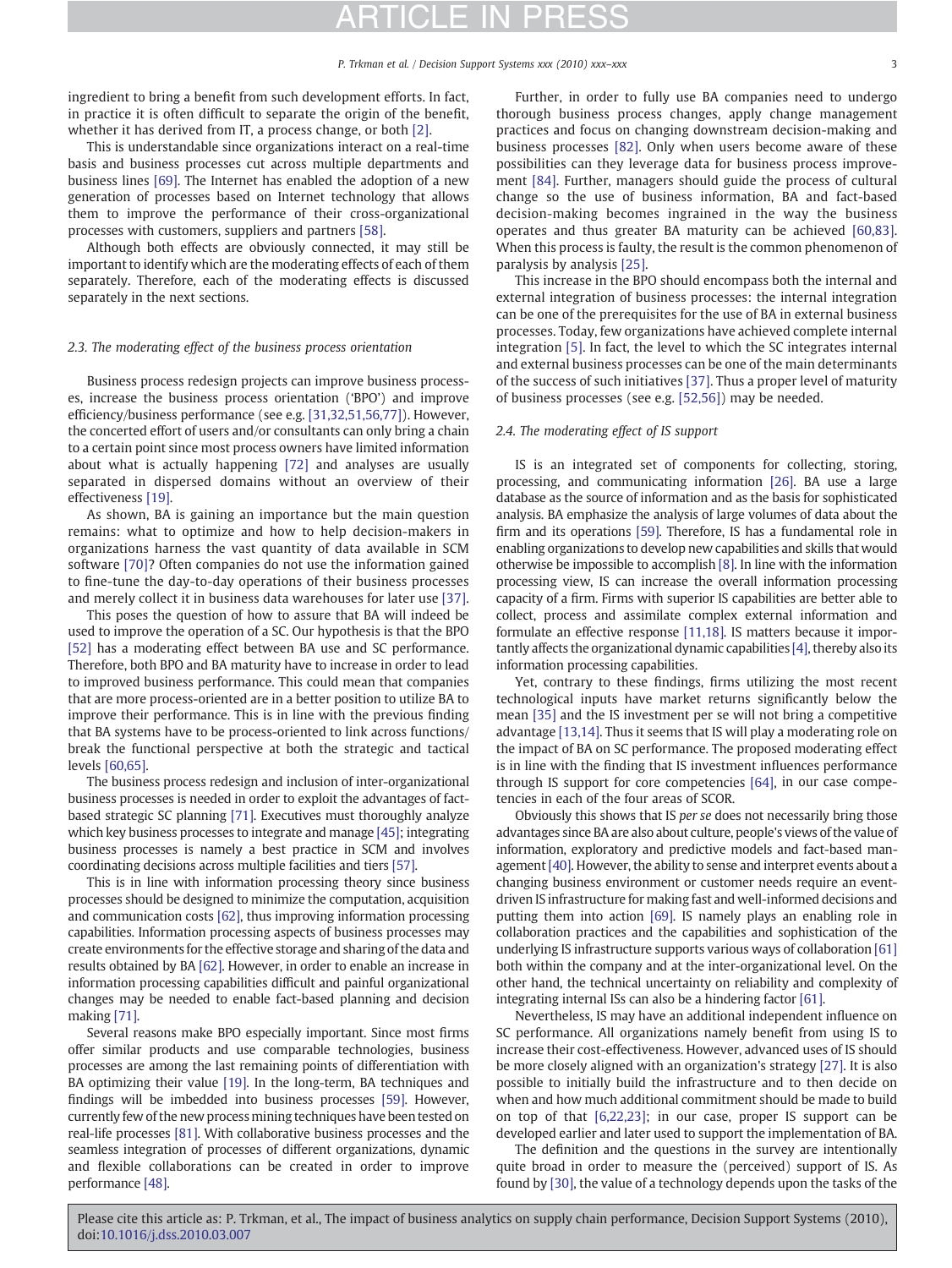user. User evaluations can therefore accurately reflect differences in the underlying systems and services provided to them. The employed technological solution (e.g. extended ERP system, web services) may vary from company to company.

### 3. The research model

The research model in [Fig. 1](#page-3-0) was used to analyze the relationships between BA in SCM and the performance in the SCOR areas of Plan, Supply, Make, and Deliver, considering IS support and the business process orientation as moderators of this relationship.

The moderator constructs Process Orientation and Information Systems Support affect the correlations between analytics and SC performance without necessarily being directly correlated with any of those constructs [\[1,39\].](#page-7-0)

### 3.1. Methodology

This present study assumes both a descriptive and exploratory character since it aims to describe and organize information about the influence of analytics, BPO and IS support on SC performance.

This research builds upon earlier research that gathered global data on SCM maturity [\[49\]](#page-8-0). The survey included questions about the key SC decision practices and their level of use in the supply chain. A literature review, along with discussions and interviews with supply chain experts and practitioners, were used in the original research project as the basis for developing the survey questions. The discussions and interviews were structured around the SCOR Model. The experts and practitioners used in developing and validating the original measures were selected from the Supply Chain Council's member list. This list spanned multiple industries and contained individuals working within the SC domain.

For this research, specific measures representing only analytics practices within each SCOR decision area were identified and validated by building a candidate list of analytics practices and circulating the list among SCM experts, asking them to accept or reject the measure as representing a BA practice.

The SC performance construct is a self-assessed performance rating for each of the SCOR decision areas. The construct is based on perceived performance, as determined by the survey respondents. It is represented as a single item for each decision area. The specific item statement on the supply chain performance for each of the SCOR decision areas is: "Overall, this decision process area performs very

well." The participants were asked to either agree or disagree with the item statement using a five-point Likert scale  $(1 =$  strongly disagree;  $5 =$  strongly agree).

We measured the general process orientation of the organization (level of definition, culture, and horizontal structure) using measures developed in earlier research rather than any specific BPM approaches or activities. Further, BPM is a relatively broad term [\[77\]](#page-8-0) and can be perceived differently by different respondents. On the other hand, BPO and its measurement were well tested in earlier research [\[53\].](#page-8-0) The measures evaluated the level of process definition and documentation, the functional or process orientation of the organizational structure, performance measures, people and jobs in the supply chain organization. These measures were considered as formative variables to compose the construct of business process orientation.

The Information Systems Support construct was represented by self-assessment measures directly asking whether the "information systems currently support" the overall supply chain processes, the order commitment process, distribution management, the Make process, the Source process and the demand management process. These measures were considered as formative variables to compose the construct of Information Systems Support. The definition and the questions concerning Information Systems Support were intentionally quite broad in order to measure the (perceived) support of IS. This approach has been shown to measure the end user perspective of IS support within a process context [\[50\].](#page-8-0) The value of a technology namely depends upon the tasks of the user. User evaluations can therefore accurately reflect differences in the underlying systems and services provided to them [\[29\].](#page-7-0) A vast majority of survey participants were business users of technology and they seem to generalize all technologies as IS support.

### 3.2. Data collection

The survey instrument was developed using a 5-pointLikert scale measuring the frequency of practices consisting of: 1 — never, or does not exist; 2 — sometimes; 3 — frequently; 4 — mostly; and 5 — always, or definitely exists. The initial survey was tested within a major electronic equipment manufacturer and with several SC experts. Based upon these tests, improvements in wording and format were made to the instrument and several items were eliminated.

The Supply Chain Council board of directors also reviewed the initial survey instrument. Based on this review, the survey was slightly reorganized to better match the SCOR model. The survey



<span id="page-3-0"></span>Fig. 1. Nomothetical research model.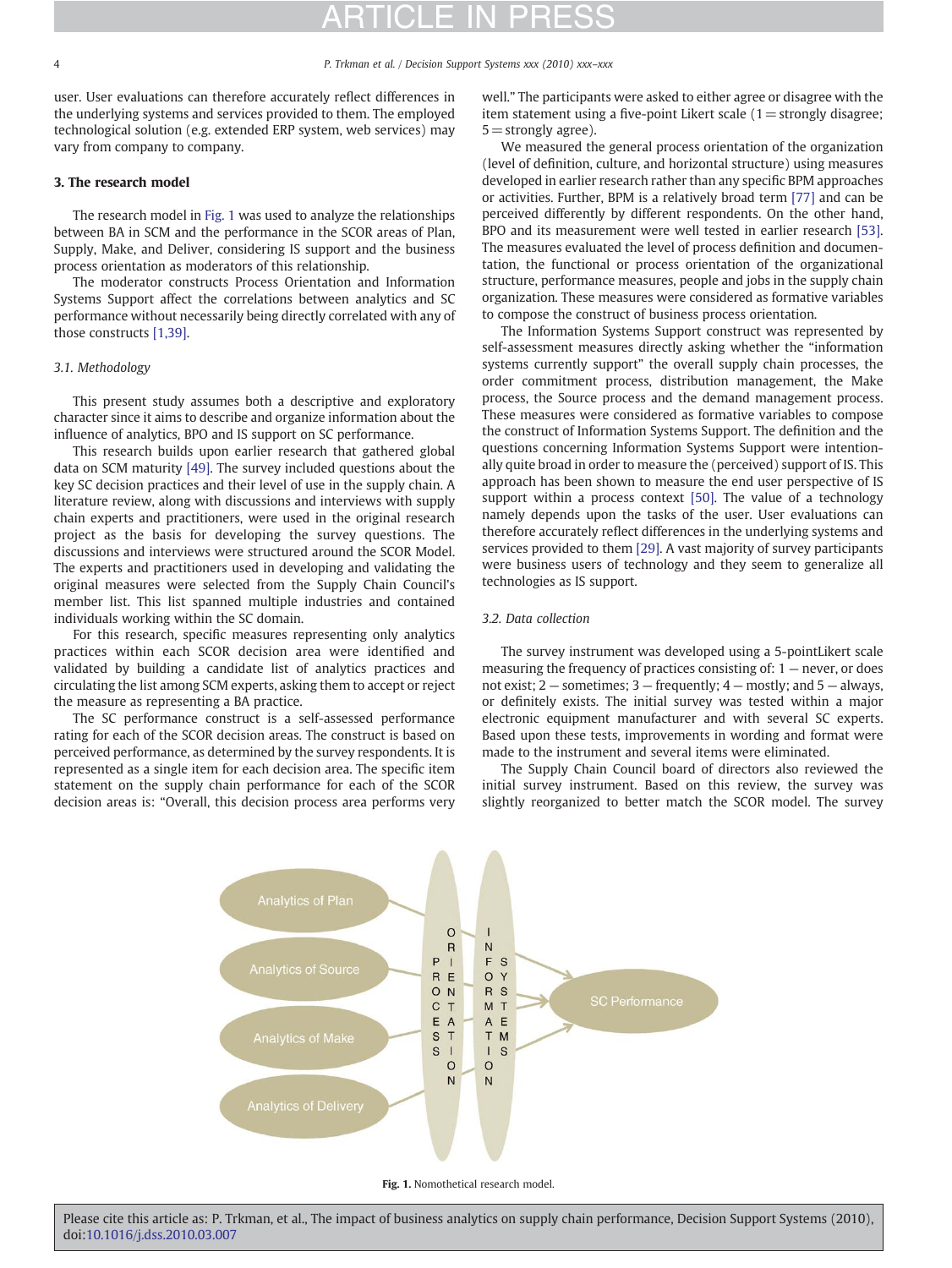#### P. Trkman et al. / Decision Support Systems xxx (2010) xxx-xxx

questions grouped by SCOR decision area are provided in [Appendix A.](#page-7-0) The questions focus on decision-making in the key SCM decision categories for each of the four SCOR decision areas.

### 3.3. Sample

The final sample was composed of respondents whose functions are directly related to SCM processes from 310 different companies with headquarters in the USA, Europe, Canada, Brazil and China. The dataset used was made up of cases collected from research on the SCMMM — Supply Chain Management Maturity Model [\[55\].](#page-8-0) The sample deliberately included companies from different industries since various industry settings need to be investigated in the context of global supply chains [\[57\]](#page-8-0).

The study participants were selected from several sources:

- 1. The membership list of the Supply Chain Council. The "user" or practitioner portion of the list was used as the final selection since this represented members whose firms supplied a product, rather than a service, and were thought to be generally representative of supply chain practitioners rather than consultants.
- 2. Firms that were interested in measuring their supply chain maturity and developing an improvement plan. These firms responded to an email solicitation recruiting participants for a global research project on Supply Chain Maturity.
- 3. Companies formally associated with IMAM. IMAM is a recognized logistics education and consultancy institution in São Paulo, Brazil. By accessing the mailing list of this institution, the sample composition evolved: manufacturing firms; construction firms; retail businesses; graphic industries; extractive firms; communication and IT providers; and gas, water and electricity productive facilities and distribution services.

A combined sample profile is provided in [Fig. 2](#page-4-0). The respondents came from nine positions (sales, IS, planning and scheduling, marketing, manufacturing, engineering, finance, distribution, and purchasing). Approximately 20% of the respondents work in other positions mainly in new supply chain oriented jobs such as "Global Supply Chain Manager" or "Supply Chain Team Member". A profile of the respondents by position is provided in [Fig. 3.](#page-4-0) The share of senior leaders/executives, managers and consultants/individual contributors is approximately the same.

49% of the companies came from the manufacturing industry, 18.9% from logistics and communication services, 7.2% from the food



industry, 5.2% from the auto industry and home utilities and 19.3% from other industries.

### 3.4. Data analysis

Structural equation modeling (Partial Least Squares; PLS) was used to test the hypothetical model and evaluate the influence of the moderators over the variables.

Initially the constructs of analytics capabilities in the Plan, Source, Make and Delivery areas of SCOR were considered as latent variables of the formative construct related with performance. The  $R^2$ coefficient is 0.667, which demonstrates that the indicators of analytical capabilities were able to explain 66.7% of the variability in the performance results.

Afterwards the constructs of "Business Process Orientation" and "Information System Support" were added to the former model as independent and exogenous variables. The results showed a  $R^2$  of 0.6925, revealing that the analytical capabilities indicators jointly with those two new constructs explained 69.25% of the variability in the results of the performance of the companies in the sample.

In the last stage the constructs of "Business Process Orientation" and "Information System Support" were considered as moderators



<span id="page-4-0"></span>Please cite this article as: P. Trkman, et al., The impact of business analytics on supply chain performance, Decision Support Systems (2010), doi:[10.1016/j.dss.2010.03.007](http://dx.doi.org/10.1016/j.dss.2010.03.007)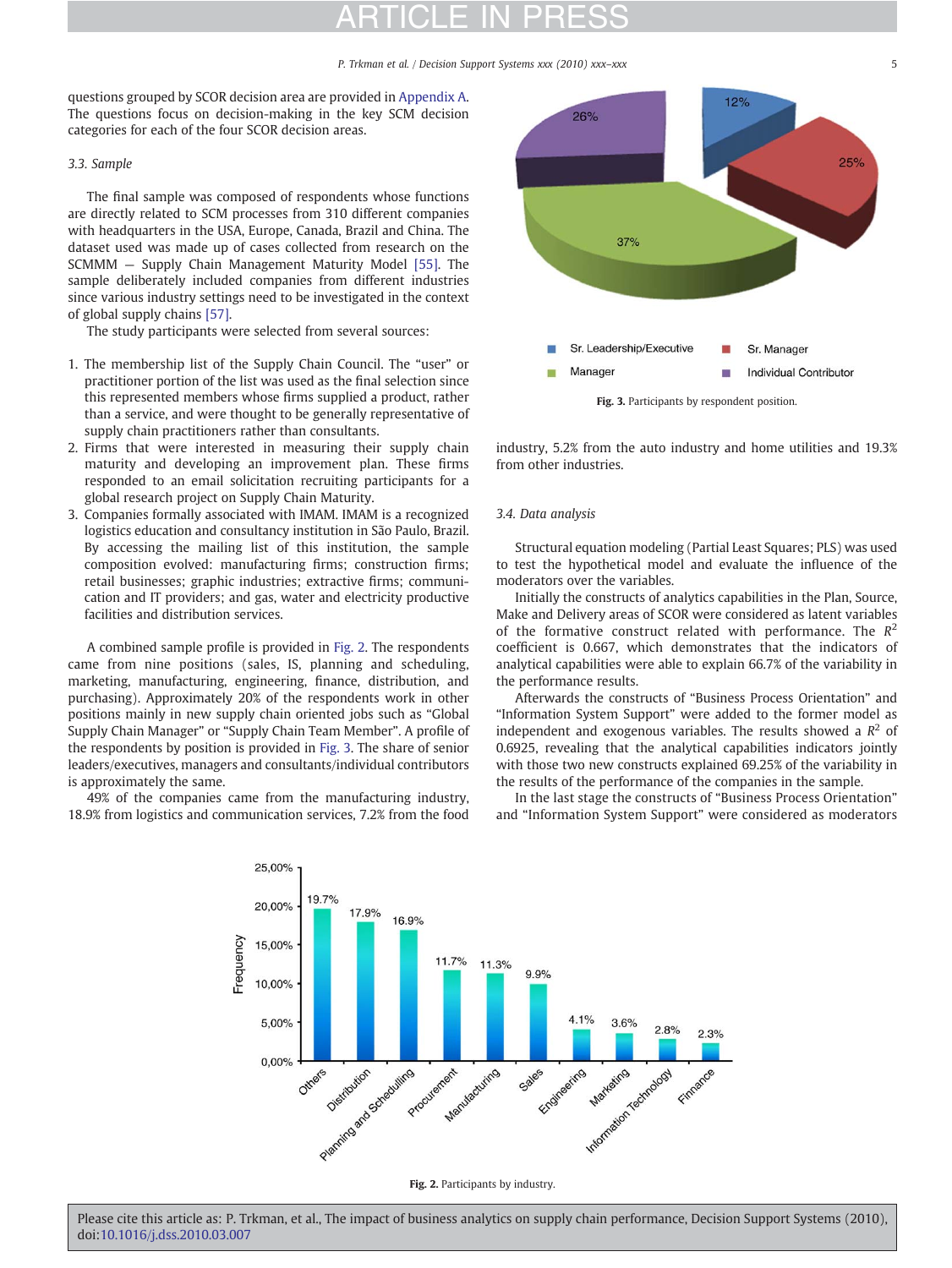#### 6 P. Trkman et al. / Decision Support Systems xxx (2010) xxx–xxx

Table 1 Overall results and cutting values.

| Indicator            | Performance | Cutting values |
|----------------------|-------------|----------------|
| <b>AVE</b>           | 0.5751      | >0.5           |
| Composed reliability | 0.8434      | >0.8           |
| $R^2$                | 0.7231      | >0.67          |
| Cronbach's alpha     | 0.752       | >0.6           |
| Communality          | 0.5751      |                |
| Redundancy           | 0.0556      |                |

of the relationships. The results presented an even greater  $R^2$  of 0.7231. The overall results of the structural equation modeling considering the moderators are summarized in [Table 1](#page-5-0) indicating the respective cutting values used for evaluating the model as proposed by [\[28\].](#page-7-0)

The results obtained demonstrate that the scales used to measure the constructs should be considered as acceptable. As an alternative to the Cronbach alpha, considering that it can underestimate the scale reliability, the composed reliability was calculated and showed a high value that is valid for confirmatory purposes. The AVE – average variance extracted – reflects the average communality for each formative latent factor. A value greater than 0.5 proves the model convergence is valid [\[28\].](#page-7-0)

Communality represents the sum of the correlations at the reflexive block with the formative latent variable. High indicators of communality indicate a variable that fits well to the solution [\[75\]](#page-8-0). It measures the percentage of variance from one variable that can be explained by all the remaining factors together. The impact of the remaining factors should also be considered; a communality of 0.25 can look quite low but can be significant if the item is important to improve the definition of the model. In the same way, the redundancy score measures the quality of the structural model for each endogenous block, considering the measurement model. Redundancy measures the percentage of the variance in the factor that can be explained by the remaining indicators, exogenous factors of the model [\[28\].](#page-7-0)

Finally, the criterion of global fitness (GoF) [\[75\]](#page-8-0) was calculated. The GoF is a geometric average of all communalities and  $R^2$  in the model. The GoF is an index that can be used to validate models with PLS. In our case:

PLS. In our case:  
\n
$$
GoF = \sqrt{\overline{communality}^* \overline{R^2}} = 0.56.
$$

This shows that the model is ready to consider 56% of the reachable fitness. A value higher than the cutting point of 0.5 shows that the set of structural equations is well defined, offers a good representation of the dataset and is valid with a «moderate» fitness [\[66\]](#page-8-0).

In addition, the structural equation modeling brought an estimative of the total effects of the model variables over the performance results. Those results are graphically presented in [Fig. 4](#page-5-0) below, regarding the nomothetical model developed in this research.

In order to test the structural components of the model, the Bootstrapping alternative was used to randomly generate 310 new additional samples based on the proposed model (each sample sizing 310 cases) and, further, the Jacknife method was used to test each construct of the model. The results [\(Table 2](#page-6-0)) show a p-value for each link.

All structural model relationships were validated considering a cutting p-value of 0.05. This shows that our model has excellent scores of adjustment revealing strong evidence that companies aiming to adopt IS to support their analytical capabilities tend to achieve a better SC performance.

On other hand, it is questionable that more process-oriented companies will tend to achieve a better SC performance. Research results indicate that while a BPO has the statistically validated moderator effect being considered, it was relatively weak. It can be argued that the BPO can be beneficial in supporting BA and improving performance. However, those companies that are functionally oriented can also take advantage of BA when strong IS support is in place.

[Fig. 2](#page-4-0) shows that the analytics of Make have the biggest influence on SC performance. This shows that investment in this area (e.g. implementing practices of sales and operations planning; inserting data from customers' systems into the internal production plan; and detailing the production plans for each item) can greatly affect the SC performance.

### 4. Discussion and conclusion

The research results show that the use of BA in critical process areas can affect a SC's performance. These findings were confirmed on a large sample of companies from different industries and countries. Our results reinforce the importance of a company's use of its databases, explicative and predictive models and fact-based management to drive its decisions and actions. The analytical capabilities can better guide the exclusively human decisions and provide automated decisions in some tasks in organizations.



<span id="page-5-0"></span>Fig. 4. PLS results for the model with the effects of the moderators.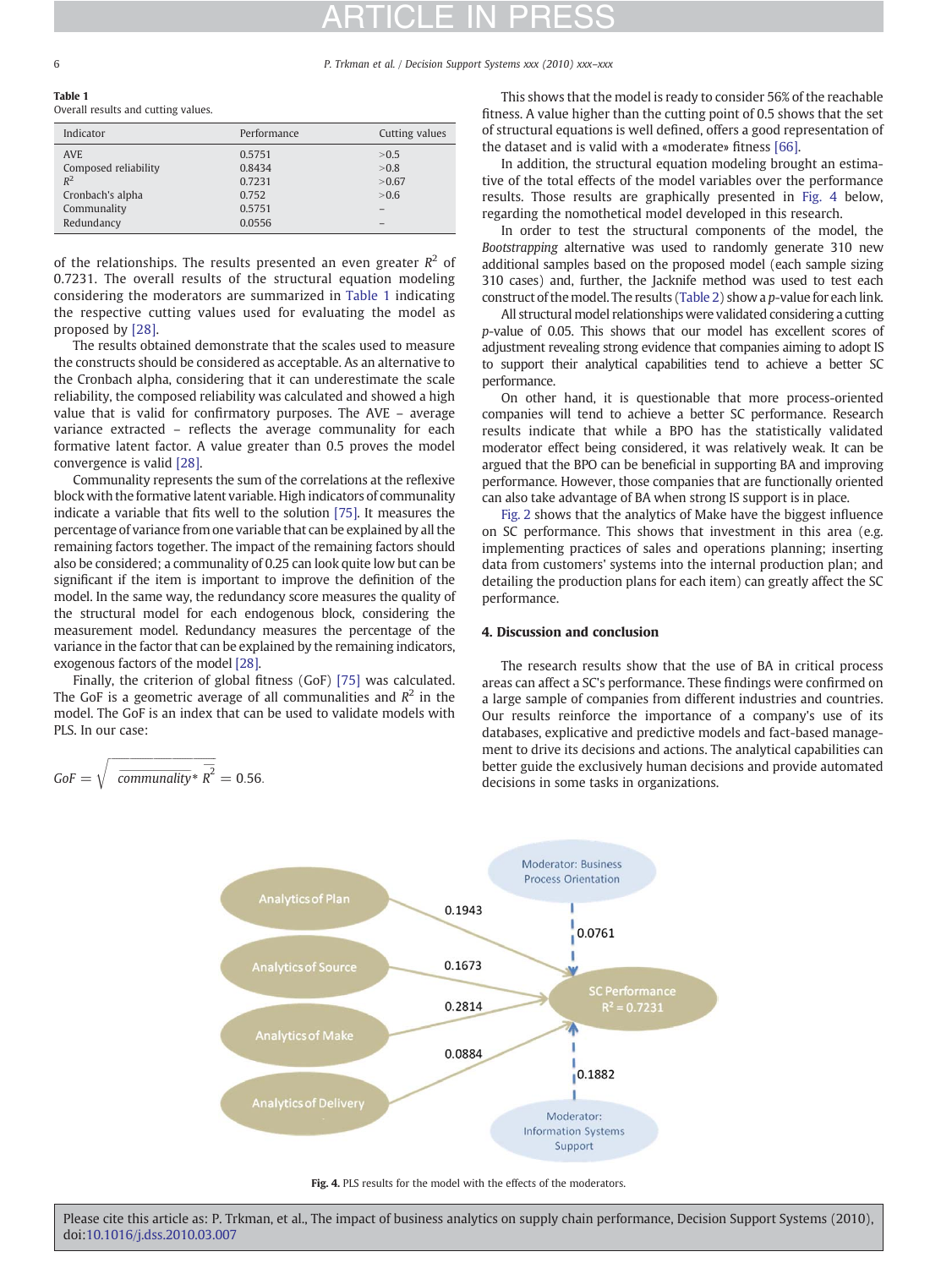#### P. Trkman et al. / Decision Support Systems xxx (2010) xxx-xxx

### Table 2

Test of the total effects using bootstrapping.

| Relationships           | Original sample | Bootstrapping mean | Std. deviation | Std. error | T-statistics | <i>p</i> -value |
|-------------------------|-----------------|--------------------|----------------|------------|--------------|-----------------|
| Make to performance     | 0.281           | 0.263              | 0.047          | 0.047      | 5.968        | $6.562E - 09$   |
| Plan to performance     | 0.194           | 0.206              | 0.049          | 0.049      | 4.003        | $7.847E - 05$   |
| Source to performance   | 0.167           | 0.162              | 0.038          | 0.038      | 4.353        | $1.827E - 0.5$  |
| Delivery to performance | 0.088           | 0.098              | 0.045          | 0.045      | 1.980        | 0.0485          |
| IS support as moderator | 0.188           | 0.194              | 0.043          | 0.043      | 4.412        | $1.415E - 05$   |
| BPO as moderator        | 0.076           | 0.079              | 0.038          | 0.038      | 2.007        | 0.0456          |

In addition, companies that support their analytical capabilities with good IS are likely to be more capable of performing better. Interestingly, the results provide limited support for the impact of analytics in the delivery area and the moderating effect of a business process orientation. The former is possibly due to the fact that delivery is often outsourced and decisions take place at the end of the decision process where their effect may be limited. Another possible explanation is the finding in [\[15\]](#page-7-0) that marketing/logistics collaboration does not have a direct impact on firm performance but increases firm performance through the mediation of firm-wide cross-functional integration. Finally, companies may not yet be sufficiently advanced in their use of BA enough; possibly the use of BA in the Deliver area has a greater impact on performance after a certain level has been reached in other three areas (Plan, Source, and Make).

The results might have differed had the sample mainly included ebusiness SCs (e.g. online retailers) where the effect of delivery on performance may be stronger (see e.g. [\[16\]\)](#page-7-0). Further, the impact of BA in delivery could be stronger if risks (see e.g. [\[67,78\]](#page-8-0) for a review of SC-connected risks that often arise in a delivery area) and not only performance had been considered since BA analytics in delivery may be largely focused on risk prevention.

However, the paper did not provide strong support for the moderating effect of a BPO. It is possible though that the sample included relatively process-mature companies or that companies have increased their BPO as a side-effect of the focus on BA; the lack of a BPO may be a limiting factor at lower levels of maturity. The other possible explanation was offered by [\[42\],](#page-8-0) namely that SCs are different from organizations and are more similar to the functional areas of an organization (for instance, marketing and accounting) in that they are focused on one task. Thus the successful use of BA may also be possible even if companies in the chain are more functionally-oriented.

The survey measured the BPO at the company level. It is quite possible that BPO is critical only in certain processes, depending on the focus of the company. The number of such processes varies and often it may be appropriate to link just one or a few of the key processes [\[45\]](#page-8-0). Thus, a general level of BPO may not have a strong moderating influence on the impact of BA on performance. Lastly, companies may use other ways to cooperate without necessarily increasing their BPO at least in the short term. For example, [\[54\]](#page-8-0) proved that horizontal mechanisms, defined as structural overlays (such as roles and groups) and non-structural devices (such as physical co-location), can also improve collaboration and SC performance.

The results indicate that BPO may not be a necessary pre-condition for BA. These findings warrant further research to analyze whether the sequencing of an investment to first invest in an improvement of BPO and then BA is not the only possible way to obtain the benefits of BA use. It is possible that efforts to achieve a simultaneous improvement in both BPO and BA can bring a larger improvement in performance.

<span id="page-6-0"></span>The investment in BA is a considerable undertaking for any organization; further gathering of enough data may be difficult and time consuming [\[20\]](#page-7-0). It is likely that a company is unable to make simultaneous efforts in each of the four SCOR areas: plan, source, make and deliver [\[50,74\]](#page-8-0). Our results provide a preliminary indication that an investment in BA in the Make area may bring the most significant improvement. Of course, the proper investment sequencing depends on the characteristics of a specific company/SC.

In terms of the information processing view the paper provides an advancement in the understanding of the various areas in SCM where information processing capabilities are important and provides a theoretical and empirical confirmation of the effect of these capabilities on performance. Further research is needed to identify the factors that influence the other side — namely information processing needs.

The paper has some limitations. The selection of companies in the sample may not be completely random since companies that were more aware of the importance of BA/process improvement might have been more inclined to participate. A refinement of the measurement of BA use in each of the four SCOR areas would also be beneficial. Further, the users' evaluation may not always accurately reflect the real quality of IS [\[29\]](#page-7-0). Finally, the impact of existing trust between companies in a chain has not been studied — without trust companies may not be prepared to share their data with others [\[76\].](#page-8-0)

Future research could include case studies to acquire a more comprehensive view of how BA impact on various areas of performance. It should examine the potential differences in levels of BPO in different processes/organizational units of the same company and identify the processes where a high level of BPO may have a larger moderating influence. The moderating impact of a power relationship between companies in a SC on BA impact on performance should be analyzed.

Future research should also investigate whether the different kinds of IS (e.g. enterprise resource planning, web services/serviceoriented architecture) have a different moderating effect on the impact of BA in various areas of SCM on performance. Since performance was treated as a single construct in this paper, a much needed further investigation is how BA in various areas of SC impact different performance metrics, e.g. on-time delivery, quality, costs, reliability and flexibility. Closely connected is the question of the proper sequence of investing and the potentially different impact of BA in companies at different BPO levels.

A closely connected topic is an investigation of the development of performance measurement systems and the need for target analytical capabilities in specific areas. The development of analytic capabilities outside a focal company (in e.g. a customer–supplier dyad) could be studied to analyze how value is created in interorganizational networks. Finally, a longitudinal case study could be used to study the development of analytics capabilities over time; the analysis of the SC area on which a chain or a company at a certain maturity level should focus would be beneficial. It is possible that the required focus changes as a company's SC becomes more mature.

### Acknowledgments

The authors would like to thank the two anonymous reviewers and Global BPM Team members for their several useful suggestions to improve earlier versions of the manuscript.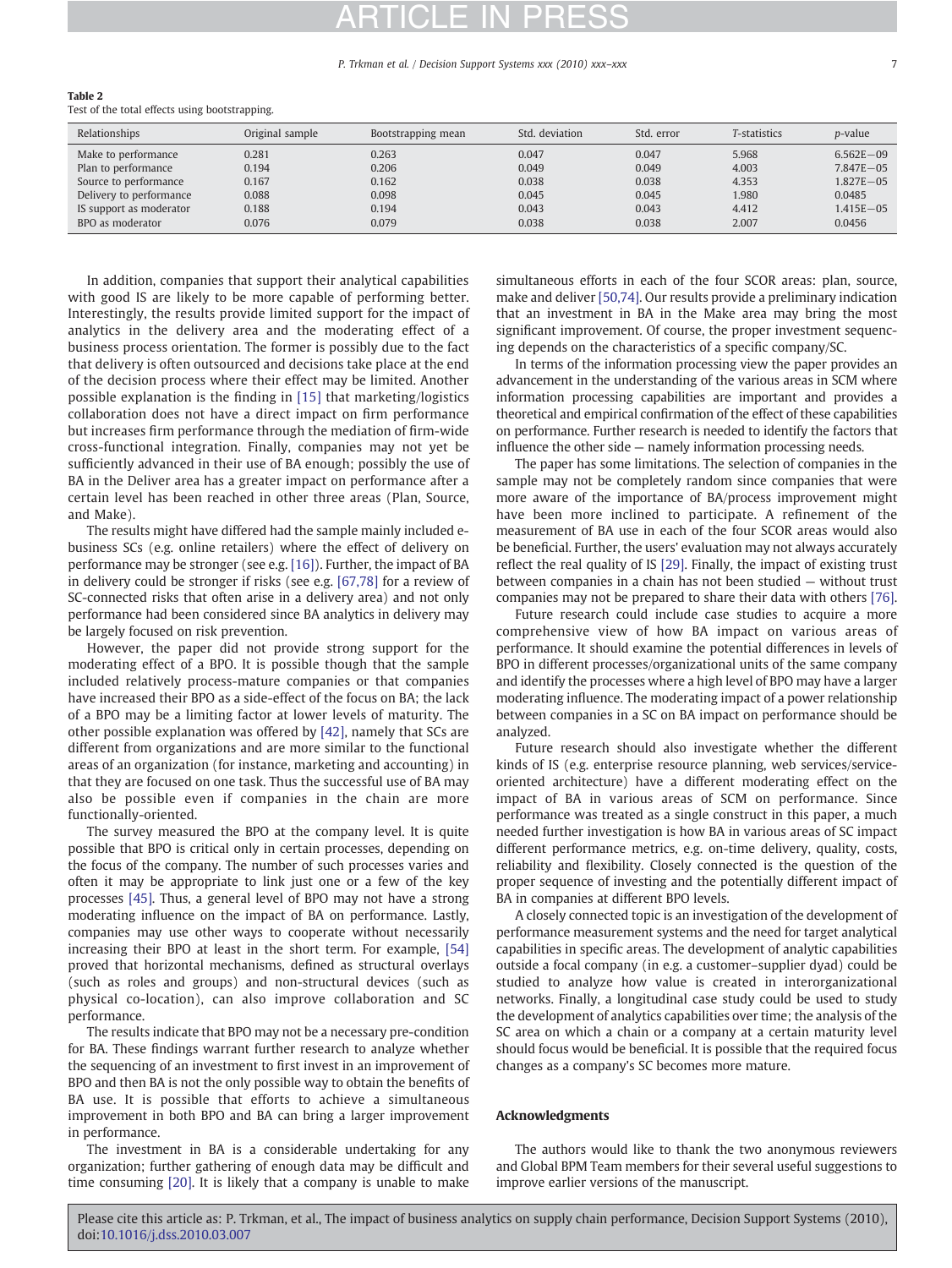### 8 P. Trkman et al. / Decision Support Systems xxx (2010) xxx–xxx

### Appendix A. Questionnaire used in the survey.

- Indicators of analytics capabilities in plan
- P1 Had you established supply chain performance measures?
- P2 Doe you look at the impact of its strategies on supply chain performance measures?
- P3 Do you use adequate analysis tools to examine the impact before a decision is made?
- P4 Do you look at customer profitability?
- P5 Do you look at product profitability?
- P6 Do you analyze the variability of demand for your products?
- P7 Do you use mathematical methods (statistics) for forecasting demand?
- P8 Is a forecast developed for each product?
- P9 Is a forecast developed for each customer?
- P10 Does your demand management process make use of customer information? P11 Is forecast accuracy measured?

Indicators of analytics capabilities in source

- S1 Are the supplier inter-relationships (variability, metrics) understood and documented?
- S2 Do you share planning and scheduling information with suppliers?
- S3 Do you "collaborate" with your suppliers to develop a plan?
- S4 Do you measure and feedback supplier performance?

Indicators of analytics capabilities in make

- M1 Are your planning processes that are integrated and coordinated across divisions?
- M2 Are supplier lead times updated monthly?
- M3 Do you use constraint-based planning methodologies?
- M4 Do you measure "adherence to plan"?
- M5 Do the sales, manufacturing and distribution organizations collaborate in the planning and scheduling process?
- M6 Is your customer's planning and scheduling information included in yours?
- M7 Are plans developed at the "item" level of detail?

### Indicators of analytics capabilities in delivery

- D1 Do you track the percentage of completed customer orders delivered on time?
- D2 Do you measure "out of stock" situations?
- D3 Are the network inter-relationships (variability, metrics) understood and documented?
- D4 Do you use a mathematical "tool" to assist in distribution planning?
- D5 Are distribution management process measures in place?
- D6 Are process measures used to recognize and reward the process participants?

#### Performance

- P12 Overall, the Plan process area performs very well
- S5 Overall, the Source process area performs very well
- M8 Overall, the Make process area performs very well
- D7 Overall, the Delivery process area performs very well

### Indicators of information systems support

- IS1 Does your information system currently support the supply chain processes?
- IS2 Does your information system currently support the order commitment process?
- IS3 Does your information system support distribution management?
- IS4 Does your information system currently support the process (Make)?
- IS5 Does your information system support this process (Source)?
- IS6 Does your information system currently support the demand management process?

#### Indicators of a process orientation

- PO1 Are your supply chain processes documented and defined?
- PO2 Your chain organizational structure can be described as: (1—traditional function; 5—entirely process-based)
- PO3 Your supply chain performance measures can be described as: (1—traditional
	- function; 5—entirely process-based)
- PO4 People in the supply chain organization can generally be described as: (1—internally-focused; 5—customer-focused)
- PO5 Jobs in the supply chain can generally be described as: (1-"limited"-taskoriented; 5—"broad"-process-oriented)

#### References

[1] H. Aguinis, C.A. Pierce, Testing moderator variable hypotheses meta-analytically, Journal of Management 24 (5) (1998) 577–592.

- [2] J. Auramo, J. Kauremaa, K. Tanskanen, Benefits of IT in supply chain management: an explorative study of progressive companies, International Journal of Physical Distribution & Logistics Management 35 (2) (2005) 82–100.
- [3] B. Azvine, D. Nauck, Z. Cui, Towards real-time business intelligence, BT Technology Journal 23 (3) (2005) 214–225.
- [4] I. Bardhan, V. Krishnan, S. Lin, A Model to Measure the Business Value of Information Technology: the Case of Project and Information Work, Rady School of Management, 2005.
- [5] M. Barratt, Understanding the meaning of collaboration in the supply chain, Supply Chain Management An International Journal 9 (1) (2004) 30–42.
- [6] M. Benaroch, M. Jeffery, R. Kauffman, S. Shah, Option-based risk management: a field study of sequential IT investment decisions, Journal of Management Information Systems 24 (2) (2007) 103–140.
- [7] P. Bolstorff, R. Rosenbaum, Supply Chain Excellence: a Handbook for Dramatic Improvement Using the SCOR Model, New York, Amacom, 2003.
- [8] M. Borges, N. Hoppen, F.B. Luce, Information technology impact on market orientation in e-business, Journal of Business Research 62 (9) (2009) 883–890.
- [9] R. Bose, Advanced analytics: opportunities and challenges, Industrial Management & Data Systems 109 (2) (2009) 155–172.
- [10] K. Burgess, P. Singh, R. Koroglu, Supply chain management: a structured literature review and implications for future research, International Journal of Operations & Production Management 26 (7) (2006) 703–729.
- [11] S. Cadez, C. Guilding, An exploratory investigation of an integrated contingency model of strategic management accounting, Accounting, Organizations and Society 33 (7–8) (2008) 836–863.
- [12] J. Cai, X. Liu, Z. Xiao, J. Liu, Improving supply chain performance management: a systematic approach to analyzing iterative KPI accomplishment, Decision Support Systems 46 (2) (2009) 512–521.
- [13] N. Carr, IT doesn't matter, Harvard Business Review 81 (5) (2003) 41–49.
- [14] B. Chae, H.R. Yen, C. Sheu, Information technology and supply chain collaboration: moderating effects of existing relationships between partners, IEEE Transactions on Engineering Management 52 (4) (2005) 440–448.
- [15] H. Chen, D.D. Mattioda, P.J. Daugherty, Firm-wide integration and firm performance, The International Journal of Logistics Management 18 (1) (2007)  $5 - 21$ .
- [16] J.J.-K. Cho, J. Ozment, H. Sink, Logistics capability, logistics outsourcing and firm performance in an e-commerce market, International Journal of Physical Distribution & Logistics Management 38 (5) (2008) 336–359.
- [17] B. Curtis, G.V. Seshagiri, D. Reifer, I. Hirmanpour, G. Keeni, The case for quantitative process management, IEEE Software 25 (3) (2008) 24–28.
- [18] M. Dale Stoel, W.A. Muhanna, IT capabilities and firm performance: a contingency analysis of the role of industry and IT capability type, Information & Management 46 (3) (2009) 181–189.
- [19] T. Davenport, Competing on analytics, Harvard Business Review 84 (5) (2006) 150–151.
- [20] T. Davenport, Make better decisions, Harvard Business Review 87 (11) (2009) 117–123.
- [21] B. Dehning, V.J. Richardson, R.W. Zmud, The financial performance effects of ITbased supply chain management systems in manufacturing firms, Journal of Operations Management 25 (4) (2007) 806–824.
- [22] H. Demirkan, R.J. Kauffman, J.A. Vayghan, H.-G. Fill, D. Karagiannis, P.P. Maglio, Service-oriented technology and management: perspectives on research and practice for the coming decade, Electronic Commerce Research and Applications 7 (4) (2008) 356–376.
- [23] B. Dos Santos, Justifying investments in new information technologies, Management Information Systems 7 (4) (1991) 71–86.
- [24] M.Z. Elbashir, P.A. Collier, M.J. Davern, Measuring the effects of business intelligence systems: the relationship between business process and organizational performance, International Journal of Accounting Information Systems 9 (3) (2008) 135–153.
- [25] J. Emblemsvåg, Business analytics: getting behind the numbers, International Journal of Productivity and Performance Management 54 (1) (2005) 47–58.
- [26] EncyclopaediaBritannica, Information system, 2010, [http://www.britannica.com/](http://www.britannica.com/EBchecked/topic/287895/information-system) [EBchecked/topic/287895/information-system.](http://www.britannica.com/EBchecked/topic/287895/information-system)
- [27] J.F. Fairbank, G.J. Labianca, H.K. Steensma, R. Metters, Information processing design choices, strategy, and risk management performance, Journal of Management Information Systems 23 (1) (2006) 293–319.
- [28] D.G. Garson, Partial Least Squares regression (PLS), NC State University, 2009.
- [29] D. Goodhue, R. Thompson, Task-technology fit and individual performance, MIS Quarterly 19 (2) (1995) 213–236.
- [30] D.L. Goodhue, Understanding user evaluations of information systems, Management Science 41 (12) (1995) 1827–1844.
- [31] A. Greasley, Using process mapping and business process simulation to support a process-based approach to change in a public sector organisation, Technovation 26 (1) (2006) 95–103.
- [32] A. Groznik, A. Kovačič, P. Trkman, The role of business renovation and informatization in E-government, Journal of Computer Information Systems 49 (1) (2008) 80–88.
- [33] T. Gulledge, T. Chavusholu, Automating the construction of supply chain key performance indicators, Industrial Management & Data Systems 108 (6) (2008) 750–774.
- [34] D. Hedgebeth, Data-driven decision making for the enterprise: an overview of
- business intelligence applications, VINE 37 (4) (2007) 414–420. [35] M.B. Heeley, R. Jacobson, The recency of technological inputs and financial performance, Strategic Management Journal 29 (7) (2008) 723–744.
- [36] J.C. Henderson, N. Venkatraman, Strategic alignment: a model for organizational transformation through information technology, in: T. Kochan, M. Useem

<span id="page-7-0"></span>Please cite this article as: P. Trkman, et al., The impact of business analytics on supply chain performance, Decision Support Systems (2010), doi:[10.1016/j.dss.2010.03.007](http://dx.doi.org/10.1016/j.dss.2010.03.007)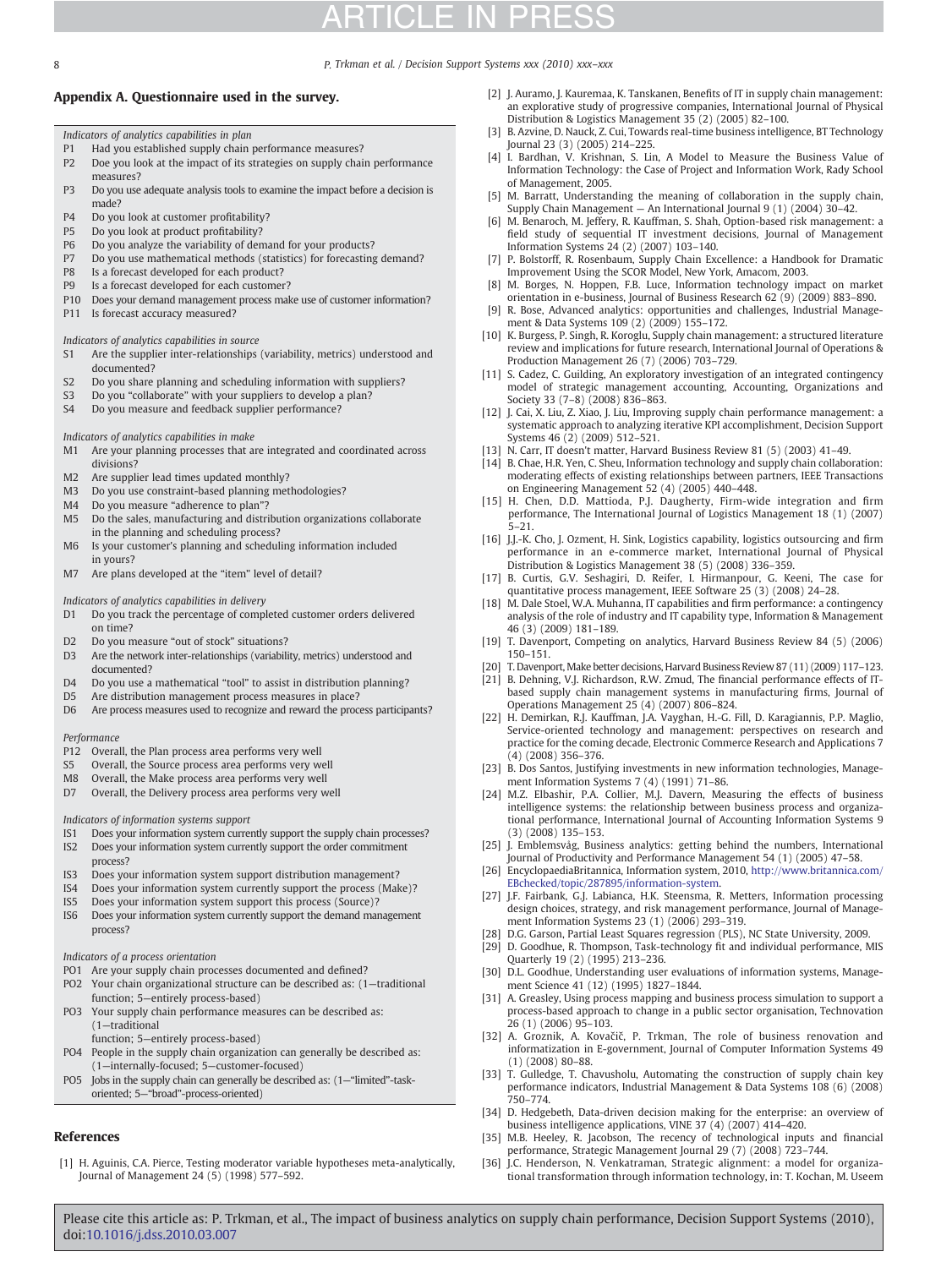### P. Trkman et al. / Decision Support Systems xxx (2010) xxx-xxx

(Eds.), Transforming organizations, Oxford University Press, Oxford, 1992, pp. 97–117.

- [37] M. Holweg, S. Disney, J. Holmström, J. Smaros, Supply chain collaboration: making sense of the strategy continuum, European Management Journal 23 (2) (2005) 170–181.
- [38] R. Hoole, Five ways to simplify your supply chain, Supply Chain Management: An International Journal 10 $(1)$  $(2005)$  3-6.
- [39] I.P. Howell, P.W. Dorfman, S. Kerr, Moderator variables in leadership research, Academy of Management Review 11 (1) (1986) 88–102.
- [40] C. Howson, Successful Business Intelligence: Secrets to Making BI a Killer App, McGraw-Hill Osborne Media, 2008.
- [41] S.H. Huan, S.K. Sheoran, G. Wang, A review and analysis of supply chain operations reference (SCOR) model, Supply Chain Management — An International Journal 9 (1) (2004) 23–29.
- [42] G.T.M. Hult, D.J. Ketchen, S.F. Slater, Information processing, knowledge development and strategic supply chain performance, Academy of Management Journal 47 (2) (2004) 241–253. [43] Z. Jourdan, K. Rainer, T. Marshall, Business intelligence: an analysis of the
- literature, Information Systems Management 25 (2) (2008) 121–131.
- [44] R. Kohavi, N. Rothleder, E. Simoudis, Emerging trends in business analytics, Communications of the ACM 45 (8) (2002) 45–48.
- [45] D.M. Lambert, M.C. Cooper, Issues in supply chain management, Industrial Marketing Management 29 (1) (2000) 65–83.
- [46] C.K.M. Lee, H.C.W. Lau, G.T.S. Ho, W. Ho, Design and development of agent-based procurement system to enhance business intelligence, Expert Systems with Applications 36 (1) (2009) 877–884.
- [47] S. Li, B. Ragu-Nathan, T.S. Ragu-Nathan, S. Subba Rao, The impact of supply chain management practices on competitive advantage and organizational performance, Omega 34 (2) (2006) 107–124.
- [48] C. Liu, Q. Li, X. Zhao, Challenges and opportunities in collaborative business process management: overview of recent advances and introduction to the special issue, Information Systems Frontiers 11 (3) (2009) 201–209.
- [49] A. Lockamy, K. McCormack, The development of a supply chain management process maturity model using the concepts of business process orientation, Supply Chain Management: An International Journal 9 (4) (2004) 272–278.
- [50] A. Lockamy, K. McCormack, Linking SCOR planning practices to supply chain performance: an exploratory study, International Journal of Operations & Production Management 24 (12) (2004) 1192–1218.
- [51] L. Mansar, H.A. Reijers, Best practices in business process redesign: use and impact, Business Process Management Journal 13 (2) (2007) 193–213.
- [52] K. McCormack, Business Process Maturity: Theory and Application, BookSurge Publishing, Charleston, South Carolina, 2007.
- [53] K. McCormack, W. Johnson, Business Process Orientation: Gaining the E-Business Competitive Advantage, St Lucie Press, Delray Beach, 2001.
- [54] K. McCormack, A. Lockamy, The impact of horizontal mechanisms within sales and operations planning processes on supply chain integration and performance: a statistical study, 4th Global Conference on Business & Economics, Oxford, UK, 2005.
- [55] K. McCormack, W. Johnson, W. Walker, Supply Chain Networks and Business Process Orientation: Advanced Strategies and Best Practices, 2003.
- [56] K. McCormack, J. Willems, J. Van den Bergh, D. Deschoolmeester, P. Willaert, M. Indihar Štemberger, R. Škrinjar, P. Trkman, M.B. Ladeira, M.P.V. de Oliveira, V. Bosilj Vuksić, N. Vlahović, A global investigation of key turning points in business process maturity, Business Process Management Journal 15 (5) (2009) 792–815.
- [57] M.J. Meixell, V.B. Gargeya, Global supply chain design: a literature review and critique, Transportation Research Part E: Logistics and Transportation Review 41 (6) (2005) 531–550.
- [58] S. Muylle, A. Basu, Online support for business processes by electronic intermediaries, Decision Support Systems 45 (4) (2008) 845–857.
- [59] S. Negash, P. Gray, Business Intelligence, Springer, Berlin, Heidelberg, 2008.
- A. Popovič, P.S. Coelho, J. Jaklič, The impact of business intelligence system maturity on information quality, Information Research 14 (4) (2009) paper 417.
- [61] K. Pramatari, Collaborative supply chain practices and evolving technological approaches, Supply Chain Management — An International Journal 12 (3) (2007) 210–220.
- [62] T.S. Raghu, A. Vinze, A business process context for Knowledge Management, Decision Support Systems 43 (3) (2007) 1062–1079.
- [63] J. Ranjan, Business justification with business intelligence, VINE: The journal of information and knowledge management systems 38 (4) (2008) 461–475.
- [64] T. Ravinchandran, C. Lertwongsatien, Effect of information systems resources and capabilities on firm performance: a resource-based perspective, Journal of Management Information Systems 21 (4) (2005) 237–276.
- [65] P.M. Reyes, Logistics networks: a game theory application for solving the transshipment problem, Applied Mathematics and Computation 168 (2) (2005) 1419–1431.
- [66] C.M. Ringle, S. Wende, and A. Will, The finite mixture partial least squares approach: methodology and application. (Berlin et al., 2007).
- [67] B. Ritchie, C. Brindley, Supply chain risk management and performance: a guiding framework for future development, International Journal of Operations & Production Management 27 (3) (2007) 303–322.
- <span id="page-8-0"></span>[68] B.S. Sahay, J. Ranjan, Real time business intelligence in supply chain analytics, Information Management & Computer Security 16 (1) (2008) 28–48.
- [69] J. Schiefer, A. Seufert, Management and controlling of time-sensitive business processes with sense, computational intelligence for modelling, Control and Automation (2005) 77–82.
- [70] J. Shang, P.R. Tadikamalla, L.J. Kirsch, L. Brown, A decision support system for managing inventory at GlaxoSmithKline, Decision Support Systems 46 (1) (2008) 1–13.
- [71] J.F. Shapiro, Challenges of strategic supply chain planning and modeling, Computers and Chemical Engineering 28 (6–7) (2004) 855–861.
- [72] M. Song, W.M.P. van der Aalst, Towards comprehensive support for organizational mining, Decision Support Systems 46 (1) (2008) 300-317.
- [73] H. Stadtler, Supply chain management and advanced planning-basics, overview and challenges, European Journal of Operational Research 163 (3) (2005) 575–588.
- [74] G. Stewart, Supply-chain operations reference model (SCOR): the first crossindustry framework for integrated supply-chain management, Logistics Information Management 10 (2) (1997) 62–67.
- [75] M. Tenenhaus, V.E. Vinzi, Y.-M. Chatelin, C. Lauro, PLS path modeling, Computational Statistics & Data Analysis 48 (1) (2005) 159–205.
- [76] S. Terzi, S. Cavalieri, Simulation in the supply chain context: a survey, Computers in Industry 53 (1) (2004) 3–16.
- [77] P. Trkman, The critical success factors of business process management, international journal of information management, (2009) In press.
- [78] P. Trkman, K. McCormack, A conceptual model for managing supply chain risk in turbulent environment, International Journal of Production Economics 119 (2) (2009) 247–258.
- [79] P. Trkman, M. Indihar Štemberger, J. Jaklič, A. Groznik, Process approach to supply chain integration, Supply Chain Management — An International Journal 12 (2) (2007) 116–128.
- [80] P. Valente, G. Mitra, The evolution of web-based optimisation: from ASP to e-Services, Decision Support Systems 43 (4) (2007) 1096–1116.
- [81] W.M.P. van der Aalst, H.A. Reijers, A.J.M.M. Weijters, B.F. van Dongen, A.K. Alves de Medeiros, M. Song, H.M.W. Verbeek, Business process mining: an industrial application, Information Systems 32 (5) (2007) 713–732.
- [82] H.J. Watson, B.H. Wixom, J.A. Hoffer, R. Anderson-Lehman, A.M. Reynolds, Realtime business intelligence: best practices at continental airlines, Information Systems Management 23 (1) (2006) 7–18.
- [83] S. Williams, N. Williams, The Profit Impact of Business Intelligence, Morgan Kaufmann, San Francisco, 2007.
- B.H. Wixom, H.J. Watson, A.M. Reynolds, J.A. Hoffer, Continental Airlines Continues to Soar with Business Intelligence, Information Systems Management 25 (2) (2008) 102–112.
- [85] H. Zhou, J.W.C. Benton, Supply chain practice and information sharing, Journal of Operations Management 25 (6) (2007) 1348–1365.



Dr. Peter Trkman is an assistant professor at the Faculty of Economics of the University of Ljubljana. His research and teaching interests encompass technology adoption, e-government and various aspects of the supply chain, business process and operations management. He has participated in several national and international projects (both research and consulting) and published over 60 papers/book chapters, including papers in Computers & Operations Research, European Journal of Operational Research, Government Information Quarterly, IEEE Transactions on Engineering Management, International Journal of Information Management, International Journal of Production Economics, International Journal of Production Research, Online Information

Review, Supply Chain Management — An International Journal, Technology Forecasting & Social Change and Telecommunications Policy.



Dr. McCormack is currently President of DRK Research, a global business analytics research network and a SAS partner. He is also associated with several Universities such as Babson College, NC State, and the University of Oklahoma and is the Master Instructor for Supply Chain Risk with the Supply Chain Council. He has over 30 years of business leadership, engineering, teaching, research and consulting experience in the areas of information technology, operations management, and supply chain management. Dr. McCormack is also a judge for the Manufacturer of the Year award for the state of Alabama. Some of his clients have been Chrysler, Daimler, Texas Instruments, USMC, USAF, Chevron-Phillips, Shell, Ex-

xon-Mobil, Dow Chemical, Standard Charter Bank, Microsoft, Intel, several state governments, Wal-Mart, Campbell's Soup, General Mills, and PepsiCo.

Dr. McCormack has degrees in Chemistry, Engineering, an MBA and a DBA. He has also developed and delivered courses in Information Technology, HR, Operations Management, and Supply Chain Management at the graduate and undergraduate level both in the U.S., China and Europe. He has published five books and over 100 articles in Quality Progress, Business Process Management Journal, Supply Chain Management, Benchmarking: An International Journal, Supply Chain Management Review and several others.